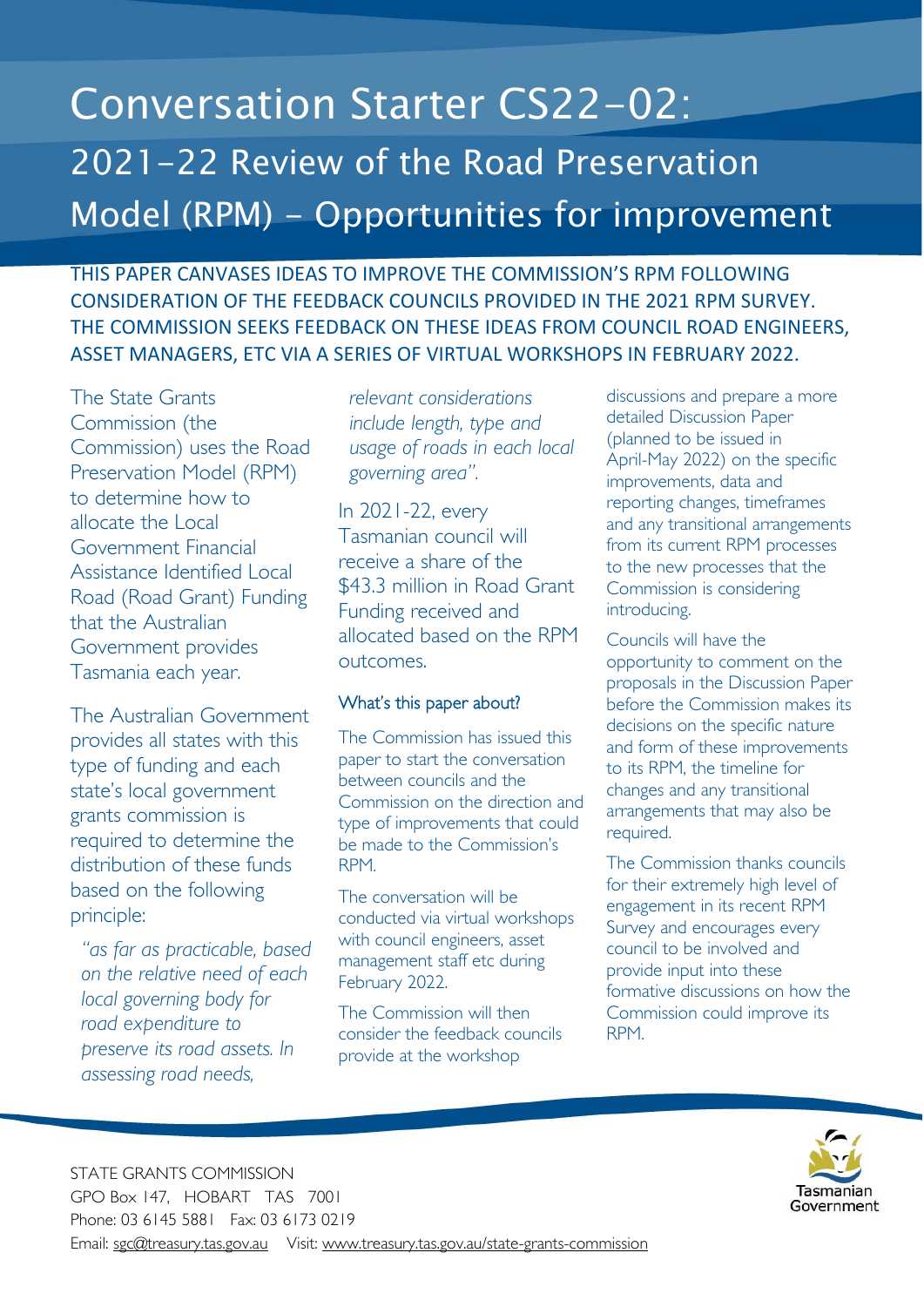## What's happened to date?

## *A review of approaches used in other jurisdictions*

The Commission has reviewed the methodologies used by other local government grants commissions to determine the distribution of their respective pools of funding.

The Commission has determined that its fundamental approach of an asset preservation model based on standard road profiles and standard costs continues to be robust but also recognises that there are opportunities for improvements on how it implements this model.

# *The 2021 RPM Survey*

The Commission conducted an online survey of Tasmanian councils in October-November 2021to gather information on matters such as:

- Seeking comments on the road categories the Commission uses in its RPM;
- Seeking comments on the standard road profiles the Commission uses in its RPM;
- Seeking comments on the bridge and culvert specifications the Commission uses in its RPM; and
- Which road hierarchy or classification system each council uses in its own road asset management system.

The Commission received responses from 26 of Tasmania's 29 councils, which is an excellent 90 per cent response rate.

# *Sharing the 2021 RPM Survey Results*

As a result of some councils asking if the 2021 RPM Survey responses could be shared, 90 per cent of councils completing the survey have since given express consent to the Commission sharing their survey responses with all councils. The raw survey responses file is attached. Any council that had not yet provided express consent to sharing their survey responses prior to the issue of the attachment, have been de-identified in the file.

# Where are we now?

The Commission has evaluated the 2021 RPM Survey results for common themes and issues, made a fundamental principles decision regarding the approach for assessing asset preservation needs, and identified some areas and opportunities for modifying and refining the Commission's RPM and assessment of this need.

The Commission has discussed with officers from LGAT and IPWEA the survey results and ideas for potential improvements to the RPM methodology.

The following section provides more detail on the fundamental principles decisions the

Commission has made, and canvases ideas and questions on which the Commission seeks councils' views regarding possible refinements to its RPM.

Other than the basic approach to assessing asset preservation need, the Commission is open minded regarding how its assessment occurs and when it may be implemented.

### Next Steps:

The Commission has issued this Conversation Starter to prepare councils for a dialogue with the Commission on the direction and type of improvements that the survey responses indicate could be made to the RPM.

*Conversation Starter flyers are not intended to be detailed papers. Council submissions on Conversation Starter issues can take any form councils wish – written and/or verbal views expressed at a series of online workshops that are being organised for late February 2022.* 

*If you are not able to participate in the online workshops, written submissions can also be submitted to SGC@treasury.tas.gov.au and be received by Monday 28 February 2022. Where possible, documentary evidence in support of the points being made in a submission would be appreciated.* 

# STATE GRANTS COMMISSION

GPO Box 147, HOBART TAS 7001 Phone: 03 6145 5881 Fax: 03 6173 0219 Email: secotreasury.las.gv.au Visit: www.treasury.tas.gov.au/state-grants-commission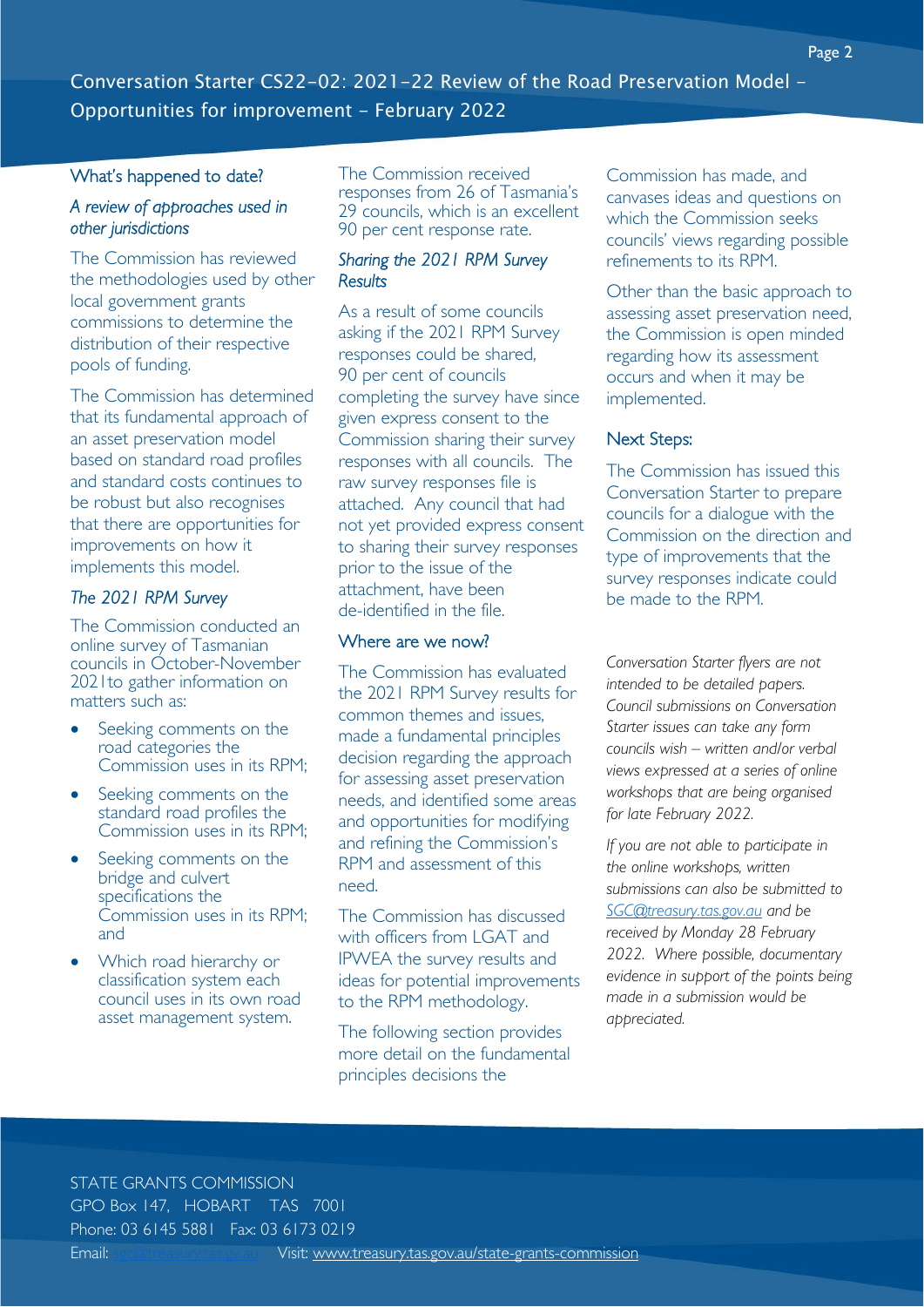#### **Background**

The Australian Government provides all states with Identified Local Government Roads funding as part of its Financial Assistance Grant payments programs to local government in every state and territory of Australia. In Tasmania the State Grants Commission (the Commission) refers to these funds as the Local Government Financial Assistance Road Grant funding (road grant funding).

Each state's local government grants commission is required to determine the distribution of the road grant funding based on the following National Principle:

*"as far as practicable, based on the relative need of each local governing body for road expenditure to preserve its road assets. In assessing road needs, relevant considerations include length, type and usage of roads in each local governing area".* 

The Commission uses the Road Preservation Model (RPM) to determine how it should allocate the road grant funding that the Australian Government provides Tasmania each year.

The Commission is currently undertaking a comprehensive review of all aspects of its RPM.

#### How much Financial Assistance road grant funding does the Commission allocate based on the RPM?

The amount of Financial Assistance road grant funding changes each year because the funding pool is indexed by the Australian Government. The funding is split among Tasmanian councils based on asset preservation needs of road network assets (roads, bridges and major culverts) reported by councils each year. The 2021-22 road grant funding, and how the funding was split by road network assets reported by councils in the 2019-20 Consolidated Data Collection (CDC) Return is detailed below:

| Road Grant Funding by road network |            |        |  |  |  |  |
|------------------------------------|------------|--------|--|--|--|--|
| asset type - 2021-22               |            |        |  |  |  |  |
|                                    | S          | %      |  |  |  |  |
| Road lengths                       |            |        |  |  |  |  |
| (kms)                              | 41 113 221 | 95.00  |  |  |  |  |
| Bridge deck                        |            |        |  |  |  |  |
| area $(m2)$                        | 939 726    | 4.48   |  |  |  |  |
| Major Culvert                      |            |        |  |  |  |  |
| deck area $(m2)$                   | 224 916    | 0.52   |  |  |  |  |
| <b>Total Road</b>                  |            |        |  |  |  |  |
| Grant Funding                      |            |        |  |  |  |  |
| $-2021-22$                         | 43 277 863 | 100.00 |  |  |  |  |

#### What do other States do?

The Commission has undertaken a review of the methodologies used by other jurisdictions' local government grants commission to distribute their respective road grant funds.

While each jurisdiction uses its own judgement on how to interpret the National Principle of asset preservation need, and each uses its own methodology which it has developed over time as appropriate to their respective circumstances, the Commission found the

approaches to vary considerably. One jurisdiction splits the road grant funding pool into two pools based on a pre-agreed percentage and allocates one pool based on share of total road length and allocates the other pool based on share of population. Another jurisdiction uses a fixed percentage to divide its funding into two pools, with one pool to be allocated among those councils within certain city areas and the other pool to be allocated among all other councils. Each funding pool is then split further based on fixed percentages, with one pool allocated based on share of road length and the other allocated based on share of population. At the other end of the spectrum are comprehensive asset preservation cost models which include different road categories and components depending on whether the road is in a built up area or outside a built up area, road lengths and lane-kilometre lengths, actual and minimum road standards, cost regions, equivalent Average Annual traffic factors on certain roads and recognition of widened sections on highways and main roads through country cities and towns. Most jurisdictions reference a broad road classification system and lifecycle costing process, although the frequency of cost updates do differ.

#### Decisions made to date on the new methodology:

Having considered the approaches used by other jurisdictions' local government grants commission, the Commission has determined that its current practice of using an Asset Preservation Road Costing model based on standard road profiles,

#### STATE GRANTS COMMISSION

GPO Box 147, HOBART TAS 7001

Phone: 03 6145 5881 Fax: 03 6173 0219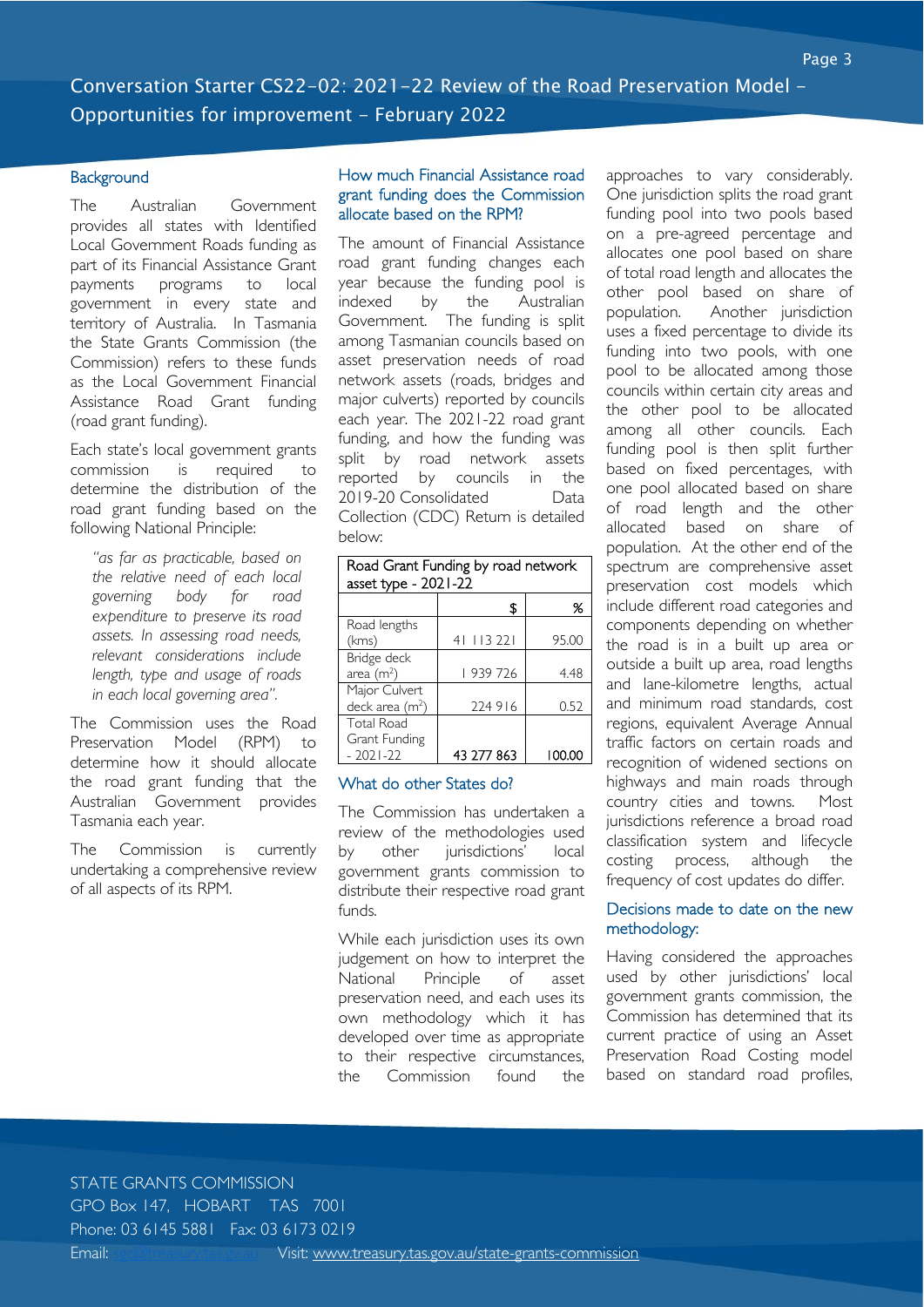annualised whole of life costs with the inclusion of cost adjustors to recognise the relative advantages or disadvantages that each council faces in preserving their respective road network, is robust and continues to be an appropriate manner for assessing each council's asset preservation needs in the first instance.

Specifically, the Commission intends to continue to assess each council's relative need for road grant funding using a combination of:

- a functional road hierarchy category system;
- a standard profile for each road category;
- an assessment of lifecycle activities involved in the management of each road category and their respective life expectancy and frequency;
- the costing of the respective activities; and
- a system of cost adjustors and, if deemed necessary, allowances, to recognise the relative advantages or disadvantages that each council faces in preserving their respective road network assets.

Notwithstanding this decision, the Commission also recognises that there are opportunities for improvements on how it implements such a model.

This paper seeks to garner council feedback on ideas for improvements to its model.

#### What other decisions has the Commission made?

The 2021 RPM Survey responses included concerns relating to the high cost of concrete roads.

The Commission has considered this matter, and while noting the concerns raised, determined that due to the relatively small number of such roads as a proportion of the total road network, it would not provide any specific recognition or provision for concrete road lengths in its new RPM assessment process.

#### What is the Commission seeking now?

The 2021 RPM Survey indicated some concerns with the three road category system used by the Commission's RPM, primarily in the more urban areas. The survey also indicated there are some issues regarding the criteria and definition of bridges and major culverts used by the Commission.

The 2021 RPM Survey also indicated a very high adoption rate of the Local Government Road Hierarchy (LGRH) in council asset management systems across the State, which was much higher than the Commission expected.

The Commission is seeking council views on the following ideas to address concerns or take advantage of opportunities for improvements that the 2021 RPM Survey results present. These include the workability, availability of data, advantages and challenges with implementing the following points. The Commission is also interested

in what resources (existing information and/or funds) may be required to assist to support any potential change in road categories that may occur.

Other than the retention of an asset preservation model standard road approach and its decision regarding concrete roads, the Commission has an open mind on the nature of the changes it could make to its RPM.

#### Road Issues and opportunities for improvement:

The Commission's RPM currently uses three road categories: urban sealed, rural sealed and unsealed. The 2021 RPM Survey indicated a significant portion (>76%) of those councils that responded already use the Tasmanian Local Government Road Hierarchy (LGRH) or are planning to move to it soon. The LGRH provides for 12 road categories across the two road types of urban and rural as per Tables 1 and 2.

The "unformed urban road" and "unformed rural road" categories in the LGRH, by definition, are not maintained by councils. As the Commission's assessment of road preservation need is based on roads maintained by councils, subsequent references in this paper to the LGRH categories is a reference to the 10 maintained road categories and excludes the two unmaintained road categories.

Table 3 indicates the broad alignment of the Commission's road categories to the LGRH categories. Table 4 reflects the LGRH guidance on when a road is to be classed as urban, rural or unsealed. Every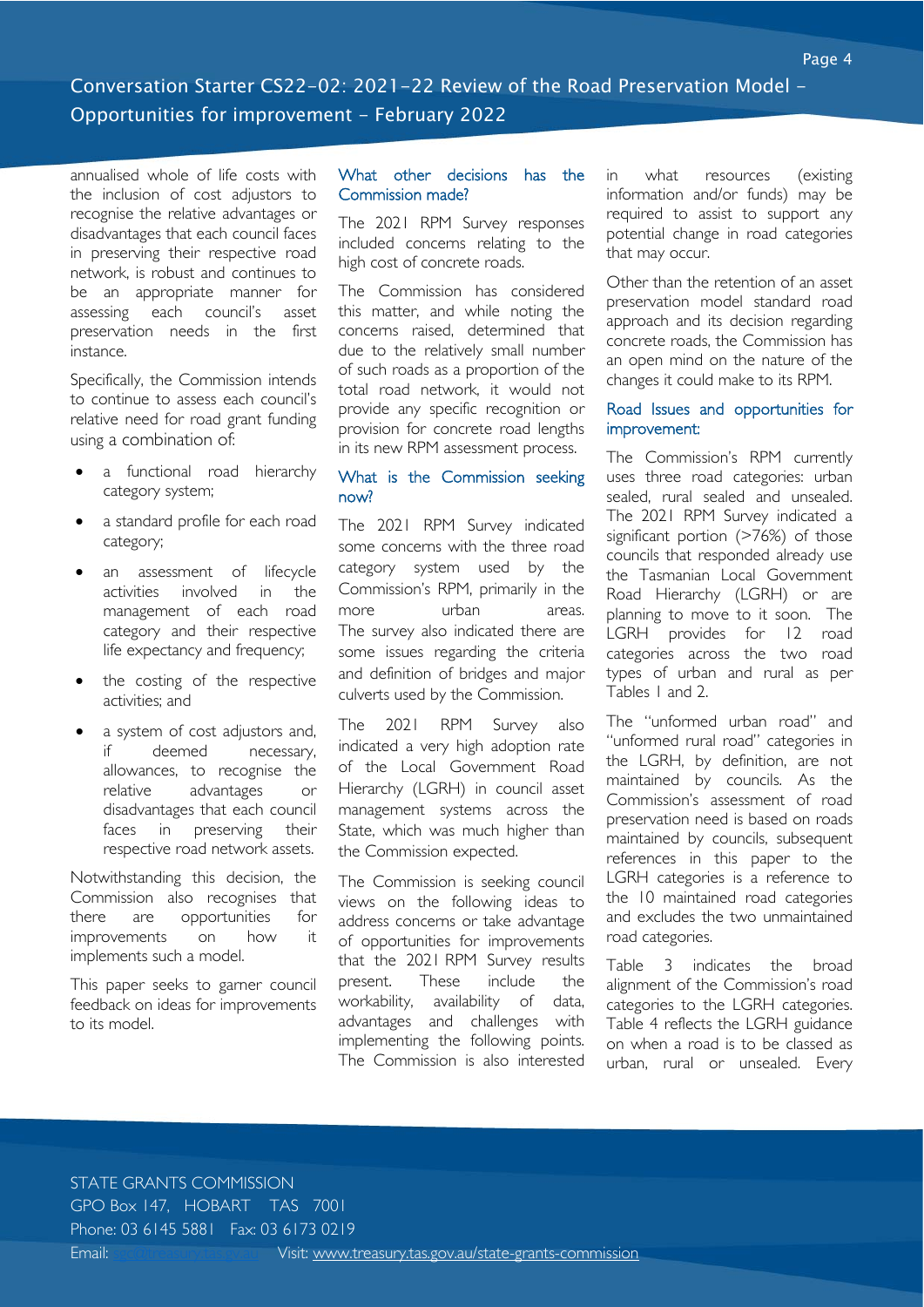council will have a mix of urban, rural and unsealed roads, regardless of whether the council itself is classed as urban or rural.

- 1. What are your views on the Commission adopting the LGRH<sup>1</sup> in the future as its road classification system for its RPM rather than its current three categories, namely Urban Sealed, Rural Sealed and Unsealed?
- 2. What are your views on whether the Commission should split some of its current road categories into additional categories, rather than adopting the LGRH categories? For example, does the Commission's current urban sealed roads category need to be split into arterial/collector roads and urban sealed roads; or the unsealed road category split into two categories, being urban unsealed roads and rural unsealed roads etc?
- 3. If the Commission decides to move from its three road categories approach to the LGRH categories, do you think the Commission should transition to the LGRH categories over a number of years e.g. 2-3 years?

For example, in the next CDC data collection process, those councils that currently use the LGRH, start reporting road

<sup>1</sup> Where Traffic count data is based on typical average usage for a road of that general design rather than periodic physical traffic counting exercises.

lengths based on the LGRH categories;

As an interim process and so there is some consistency over the transition period, some road categories e.g. link, local access and minor access roads could be combined into one category of urban sealed roads (e.g. a "residential type/local access" category of roads) and arterial and collector type roads are differentiated as "other", with appropriate standardised costings developed for each.

For those councils that do not use the LGRH, the Commission could assess "urban sealed" roads as "residential type/local access" roads until these councils can report road lengths on the LGRH category basis.

- 4. If the Commission decides to move from its three road categories approach to the LGRH categories with a transition phase, which LGRH road categories do you think are best combined as interim categories?
- 5. Over the longer term, does the Commission need to reflect all the LGRH categories in the RPM or should it simplify the RPM categories by combining some of the LGRH categories? If yes, which categories could be combined long term?
- 6. If your council is not currently using the LGRH categories, and the Commission decides to use the LGRH categories in its RPM, do you need assistance, and if so what form of assistance would

#### best assist you, to transition to reporting against the LGRH categories?

#### Urbanisation Allowance for roads

The Commission's Urbanisation Allowance currently recognises a factor of  $3 \times$  road length for those sections of Central Business District roads in city councils that qualify as eligible for this allowance.

The Commission's review of other jurisdictions methodologies found another jurisdiction recognises number of lanes times a standard lane width to calculate the square metre dimensions of its urban roads.

- 7. What are your views on the Commission assessing urban collector and urban arterial roads based on lane kilometre lengths (a standard lane width (e.g. 3.5ms)  $\times$  number of lanes) for roads in built up areas rather than the current Urbanisation Allowance? Would data be available and how material is this road length measure?
- 8. If the Commission were to move its RPM to being based on the LGRH categories, is the Urbanisation Allowance still required? If yes, what times factor should the Urbanisation Allowance apply?

#### Industrial Roads

The LGRH does not have a category for Industrial roads in industrial precincts. The Commission understands most councils will have some industrial precincts. These roads would feature roads with

# STATE GRANTS COMMISSION

GPO Box 147, HOBART TAS 7001

Phone: 03 6145 5881 Fax: 03 6173 0219

-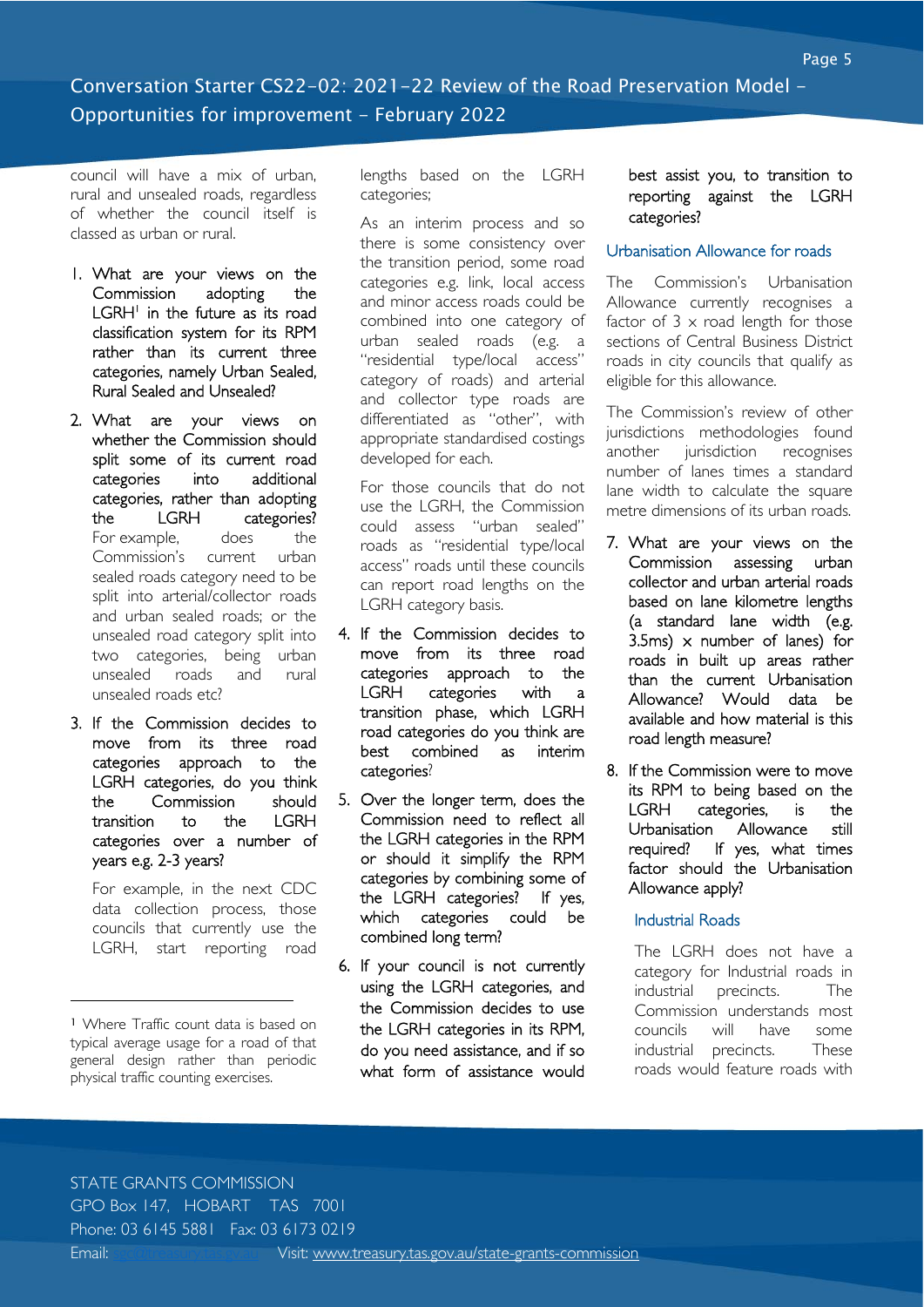# Conversation Starter CS22-02: 2021-22 Review of the Road Preservation Model - Opportunities for improvement - February 2022

greater pavement strength, greater pavement width, turning circles, driveway crossings etc to cope with a high concentration of heavy freight loads in a location.

9. What road length falls within your council's "industrial" precinct? How does your council currently classify and report these "industrial precinct" road lengths? Which of the current LGRH category would apply to these roads?

#### Bridges & Major Culverts: Issues and opportunities for improvement:

The 2021 RPM Survey results indicated there are some concerns regarding the Commission's parameters for defining and classifying bridges and major culverts compared to industry norms.

The Commission's current definitions and criteria for eligibility of bridges and major culverts for inclusion in the assessment of asset preservation need is detailed in section 3.2 of the: State Grants Commission Financial Assistance Grant Distribution Methodology.

IPWEA has advised the Commission that its definitions for Bridges and Major Culverts were updated in the Tasmanian Local Government CDC return for the financial year ending 30 June 2020 to align the definition with most other State and Territory jurisdictions (mainly road authorities) determinations.

The IPWEA definition of Bridges and Major Culverts include structures that:

• span a waterway cross-sectional area in excess of three (3) square metres; and/or

• exceeds 1.8 metres in height, width or diameter; and

• are located on a declared road or public road reserve.

*For example: culverts with a pipe ≥1950Ø2 OR multiple smaller pipes/culverts with a combined crosssectional area greater than three (3) square metres qualify as major culverts.* 

IPWEA advised that *t*his definition also accounts for flood ways, causeways and similar assets, and structures below these thresholds are typically expensed and/or included in another asset category such as stormwater, ancillary, etc.

IPWEA has advised it adopted this definition so that it captures assets of this size or greater that are large enough to walk through/under (therefore providing ease of inspection) and which would result in significant expenditure for councils (comparatively to the smaller structures) should they fail or require replacement.

The Commission currently has separate definitions for bridges and major culverts and requires:

• bridges to be a minimum length of 3 metres but with no minimum width requirement; and

<sup>2</sup> Ø Denotes diameter

-

• major culverts must have a minimum horizontal clear opening facing a waterway of 3 metres or more, with the culvert length capped at 6 metres.

The assets are also required to be associated with the road network.

Depending on how an asset is classified or reported, the deck area calculation can be quite different and change the asset preservation need calculation for bridges and culverts due to the differences in criteria.

- 10.Given the materiality of funding allocated based on bridges and major culverts, does the Commission need to review its bridge and major culvert definitions?
- 11.Should the Commission adopt the IPWEA definition of "bridge and major culverts"?
- 12. Are there better profiles and definitions that the Commission could consider?

## Classification of Councils: Urban versus Rural

The Australian Government uses a National classification system, referred to as the Australian Local Government Classification (ALGC) for comparing councils based on certain attributes. The methodology for classifying councils, and each Tasmanian council's classification based on 30 June 2020 population, is provided in Table 5.

#### 13.Do you think the Commission should use the ALGC in any way in its RPM assessment process?

STATE GRANTS COMMISSION

GPO Box 147, HOBART TAS 7001

Phone: 03 6145 5881 Fax: 03 6173 0219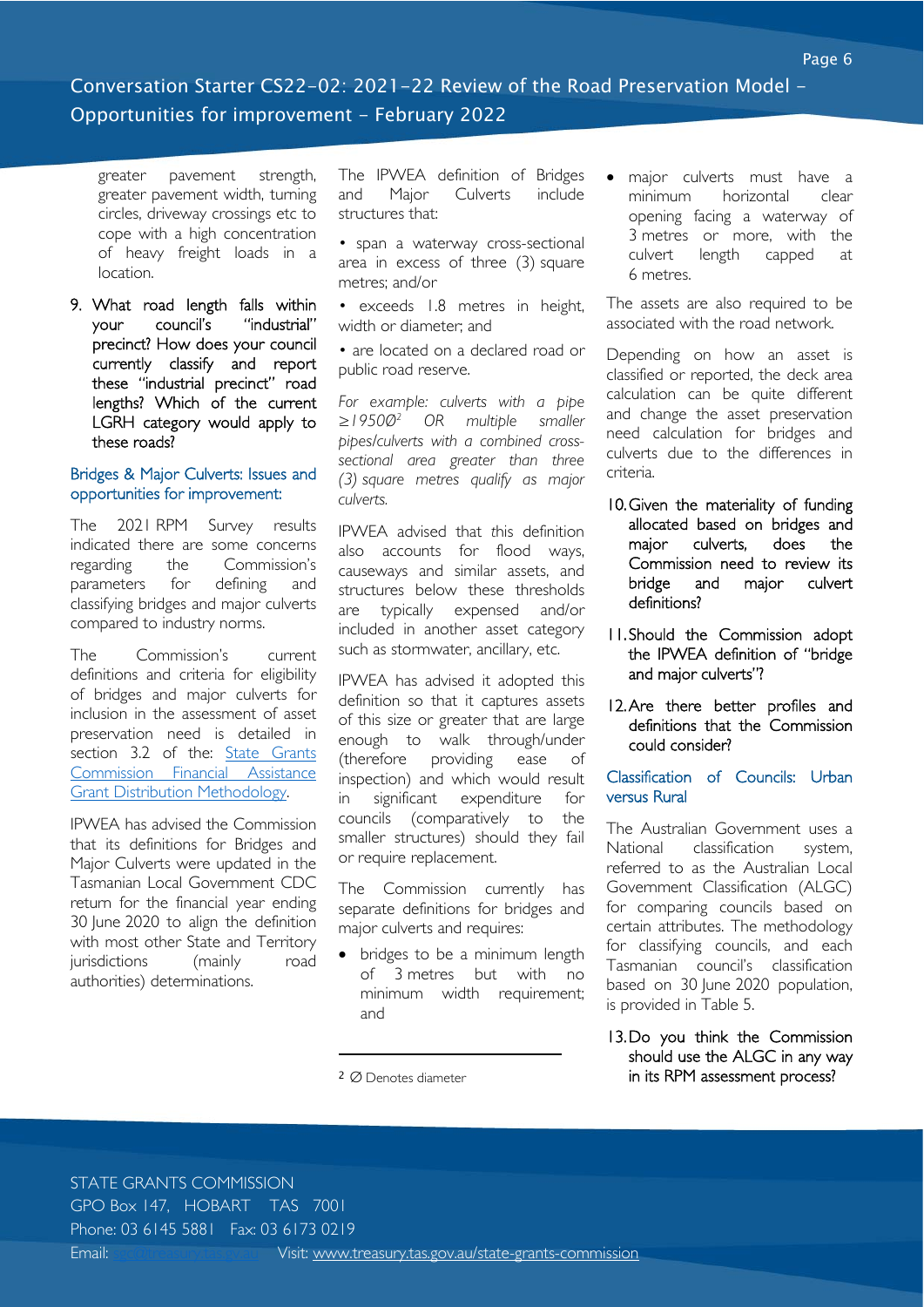# Conversation Starter CS22-02: 2021-22 Review of the Road Preservation Model - Opportunities for improvement - February 2022

#### Table 1: Tasmanian Local Government Road Hierarchy - Urban Roads

| <b>Classification</b>            | Arterial                  | 2. Collector            | 3. Link                   | 4. Local access        | 5. Minor access         | 6. Unformed            |  |  |  |
|----------------------------------|---------------------------|-------------------------|---------------------------|------------------------|-------------------------|------------------------|--|--|--|
| <b>Functional Criteria</b>       |                           |                         |                           |                        |                         |                        |  |  |  |
| Function/ predominant            | Provide the principal     | Connect arterial roads  | Provide a link between.   | Provide access to      | Provide access to       | Roads not maintained   |  |  |  |
| purpose                          | links between urban.      | to local areas and      | the arterial or collector | residential properties | residential properties  | by the council or non- |  |  |  |
|                                  | centres, or between.      | supplement arterial     | roads and local           | and in some cases      | and irregular access to | constructed/maintained |  |  |  |
|                                  | urban centres and rural   | roads in providing for  | access roads.             | commercial properties, | community facilities    | road reserves or roads |  |  |  |
|                                  | regions.                  | traffic movements       |                           | at a local level.      | such as parks and       | that have a very low   |  |  |  |
|                                  |                           | between urban areas.    |                           |                        | reserves.               | level of service.      |  |  |  |
|                                  |                           | or in some cases rural  |                           |                        |                         |                        |  |  |  |
|                                  |                           | population centres.     |                           |                        |                         |                        |  |  |  |
| <b>Connectivity description</b>  | High connectivity -       | High connectivity -     | Medium connectivity -     | $Low = connects$       | Low - provides access   | Future roads or roads  |  |  |  |
|                                  | connecting precincts.     | supplements arterial    | connects traffic at a     | individual properties  | to properties.          | that have a very low   |  |  |  |
|                                  | localities, suburbs, and  | roads in connecting     | neighbourhood level       | within a neighbourhood |                         | level of service.      |  |  |  |
|                                  | rural population centres. | suburbs, business       | with collector and        | to link roads.         |                         |                        |  |  |  |
|                                  |                           | districts and localised | arterial roads.           |                        |                         |                        |  |  |  |
|                                  |                           | facilities.             |                           |                        |                         |                        |  |  |  |
| <b>Guidance Metrics</b>          |                           |                         |                           |                        |                         |                        |  |  |  |
| <b>Average Annual Daily</b>      | $>$ 10 000 vehicles per   | 3 000 - 10 000 vpd      | 1000 - 3000 vpd           | 50 - 1000 vpd          | $<$ 50 vpd              | <b>N/A</b>             |  |  |  |
| <b>Traffic (AADT)</b>            | day (vpd)                 |                         |                           |                        |                         |                        |  |  |  |
|                                  |                           |                         |                           |                        |                         |                        |  |  |  |
| <b>Heavy vehicles permitted</b>  | Yes - thoroughfare        | Yes - thoroughfare      | Yes - some through        | No thoroughfare, local | No thoroughfare, local  | <b>N/A</b>             |  |  |  |
|                                  |                           |                         | traffic                   | access only            | access only             |                        |  |  |  |
| <b>Average Annual Daily</b>      | >1 000 AADTT or           | 250 - 1000 AADTT or     | $<$ 250 AADTT or          | <b>N/A</b>             | <b>N/A</b>              | <b>N/A</b>             |  |  |  |
| <b>Truck Traffic or</b>          | $>10\%$ EHV               | $>10\%$ EHV             | $>10\%$ EHV               |                        |                         |                        |  |  |  |
| <b>Equivalent Heavy Vehicles</b> |                           |                         |                           |                        |                         |                        |  |  |  |
| (AADTT / EHV)                    |                           |                         |                           |                        |                         |                        |  |  |  |
| <b>Public transport route</b>    | Yes                       | Yes                     | Yes                       | No                     | <b>No</b>               | N/A                    |  |  |  |
| Carriageway form                 | 2 or 4 lanes              | 2 lanes                 | 2 lanes                   | 1 or 2 lanes           | Typically 1 lane        | <b>N/A</b>             |  |  |  |
| <b>Running surface</b>           | Sealed                    | Sealed                  | Sealed                    | Sealed/unsealed        | Sealed/unsealed         | <b>Unformed</b>        |  |  |  |

#### Table 2: Tasmanian Local Government Road Hierarchy - Rural Roads

| <b>Classification</b>            | <b>Arterial</b>        | Collector                | Link                      | <b>Local access</b>    | Minor access             | <b>Unformed</b>        |  |  |  |
|----------------------------------|------------------------|--------------------------|---------------------------|------------------------|--------------------------|------------------------|--|--|--|
| <b>Functional Criteria</b>       |                        |                          |                           |                        |                          |                        |  |  |  |
| <b>Function/ predominant</b>     | Provide the principal  | Connect arterial roads   | Provide a link between    | Provide access to      | Provide secondary        | Roads not maintained   |  |  |  |
| purpose                          | links between rural    | to local areas and       | the arterial or collector | residential properties | access to residential    | by the council or non- |  |  |  |
|                                  | population centres and | supplement arterial      | roads and local access    | and in some cases      | properties and irregular | constructed/maintained |  |  |  |
|                                  | regions.               | roads in providing for   | roads.                    | commercial properties, | access to community      | road reserves or roads |  |  |  |
|                                  |                        | traffic movements        |                           | at a local level.      | facilities such as parks | that have a very low   |  |  |  |
|                                  |                        | between rural            |                           |                        | and reserves.            | level of service.      |  |  |  |
|                                  |                        | population centres.      |                           |                        |                          |                        |  |  |  |
| <b>Connectivity description</b>  | High connectivity -    | High connectivity $-$    | Medium connectivity -     | $Low = connects$       | Low - provides access    | Future roads or roads. |  |  |  |
|                                  | connecting rural       | supplements arterial     | connects traffic at a     | individual properties  | to properties.           | that have a very low   |  |  |  |
|                                  | population centres.    | roads in connecting      | neighbourhood level       | within a neighbourhood |                          | level of service.      |  |  |  |
|                                  |                        | towns, rural centres and | with collector and        | to link mark.          |                          |                        |  |  |  |
|                                  |                        | localised facilities.    | arterial roads.           |                        |                          |                        |  |  |  |
|                                  |                        |                          |                           |                        |                          |                        |  |  |  |
| <b>Guidance Metrics</b>          |                        |                          |                           |                        |                          |                        |  |  |  |
| <b>Average Annual Daily</b>      | >2000 vehicles per day | 300 - 2000 vpd           | 100 - 300 vpd             | 30 - 100 vpd           | $<$ 30 $vpd$             | <b>N/A</b>             |  |  |  |
| Traffic (AADT)                   | (vpd)                  |                          |                           |                        |                          |                        |  |  |  |
|                                  |                        |                          |                           |                        |                          |                        |  |  |  |
| <b>Heavy vehicles permitted</b>  | Yes - thoroughfare     | Yes - thoroughfare       | Yes - some through        | No thoroughfare, local | No thoroughfare, local   | <b>N/A</b>             |  |  |  |
|                                  |                        |                          | traffic                   | access only            | access only              |                        |  |  |  |
| <b>Average Annual Daily</b>      | >300 AADTT or          | 60 - 300 AADTT or        | $<$ 60 AADTT or           | <b>N/A</b>             | <b>N/A</b>               | <b>N/A</b>             |  |  |  |
| <b>Truck Traffic or</b>          | $>2096$ EHV            | $>1096$ EHV              | $>10\%$ EHV               |                        |                          |                        |  |  |  |
| <b>Equivalent Heavy Vehicles</b> |                        |                          |                           |                        |                          |                        |  |  |  |
| (AADTT / EHV)                    |                        |                          |                           |                        |                          |                        |  |  |  |
| <b>Public transport route</b>    | Yes                    | Yes                      | Yes                       | No                     | No                       | <b>N/A</b>             |  |  |  |
| Carriageway form                 | 2 or 4 lanes           | 2 lanes                  | 2 lanes                   | I or 2 lanes           | Typically 1 lane         | <b>N/A</b>             |  |  |  |
| <b>Running surface</b>           | Sealed                 | Sealed                   | Sealed/unsealed           | Sealed/unsealed        | Sealed/unsealed          | <b>Unformed</b>        |  |  |  |
|                                  |                        |                          |                           |                        |                          |                        |  |  |  |

STATE GRANTS COMMISSION GPO Box 147, HOBART TAS 7001 Phone: 03 6145 5881 Fax: 03 6173 0219 Email: sgc@treasury.tas.gv.au Visit: www.treasury.tas.gov.au/state-grants-commission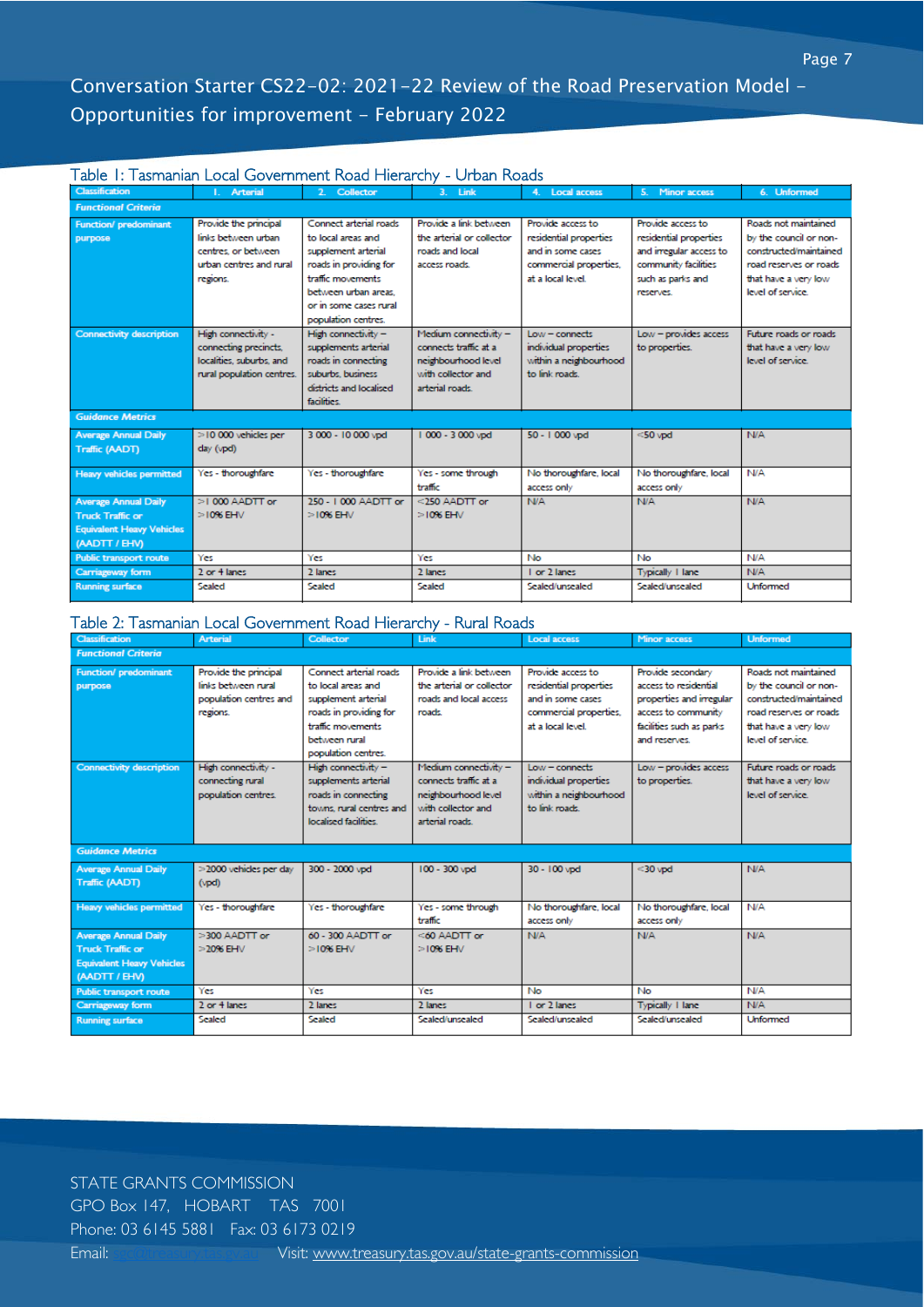#### Table 3: Indicative Alignment of Road Hierarchy Systems

| Local Government Road Hierarchy | <b>State Grants Commission Hierarchy</b> |
|---------------------------------|------------------------------------------|
| Urban Roads                     |                                          |
| Arterial                        | Urban Sealed                             |
| Collector                       | Urban Sealed                             |
| Link                            | Urban Sealed                             |
| Local Access                    | Urban Sealed                             |
| Minor Access                    | Urban Sealed                             |
| Rural Roads                     |                                          |
| Arterial                        | Rural Sealed                             |
| Collector                       | Rural Sealed                             |
| <b>Link</b>                     | Rural Sealed/Unsealed                    |
| Local Access                    | Rural Sealed/Unsealed                    |
| Minor Access                    | Rural Sealed/Unsealed                    |

# Table 4: Definition of urban and rural roads used by the State Grants Commission. (LGRH - June 2015)

| Road classification      | Description                                                                                                                                                                                                                                                                                                                                                                                                                |
|--------------------------|----------------------------------------------------------------------------------------------------------------------------------------------------------------------------------------------------------------------------------------------------------------------------------------------------------------------------------------------------------------------------------------------------------------------------|
| Urban sealed road        | A road usually but not necessarily within town boundaries, that has predominant<br>frontage development of either business or residential, often with kerb and<br>guttering and/or footpath that has a running surface of bitumen in any form<br>(e.g. flush seal or asphalt) or concrete. Note: All streets/roads within town<br>boundaries are not necessarily urban; frontage development is the controlling<br>factor. |
| Rural sealed roads       | A road that has a running surface of bitumen in any form (e.g. flush seal or asphalt)                                                                                                                                                                                                                                                                                                                                      |
|                          | or concrete without predominant frontage development either within or outside<br>town boundaries.                                                                                                                                                                                                                                                                                                                          |
| Unsealed road (urban and | Any other road, usually with a running surface of gravel, but may include roads on                                                                                                                                                                                                                                                                                                                                         |
| rural)                   | natural surface, whether formed or cleared only (provided always that these latter                                                                                                                                                                                                                                                                                                                                         |
|                          | roads are maintained by the council).                                                                                                                                                                                                                                                                                                                                                                                      |